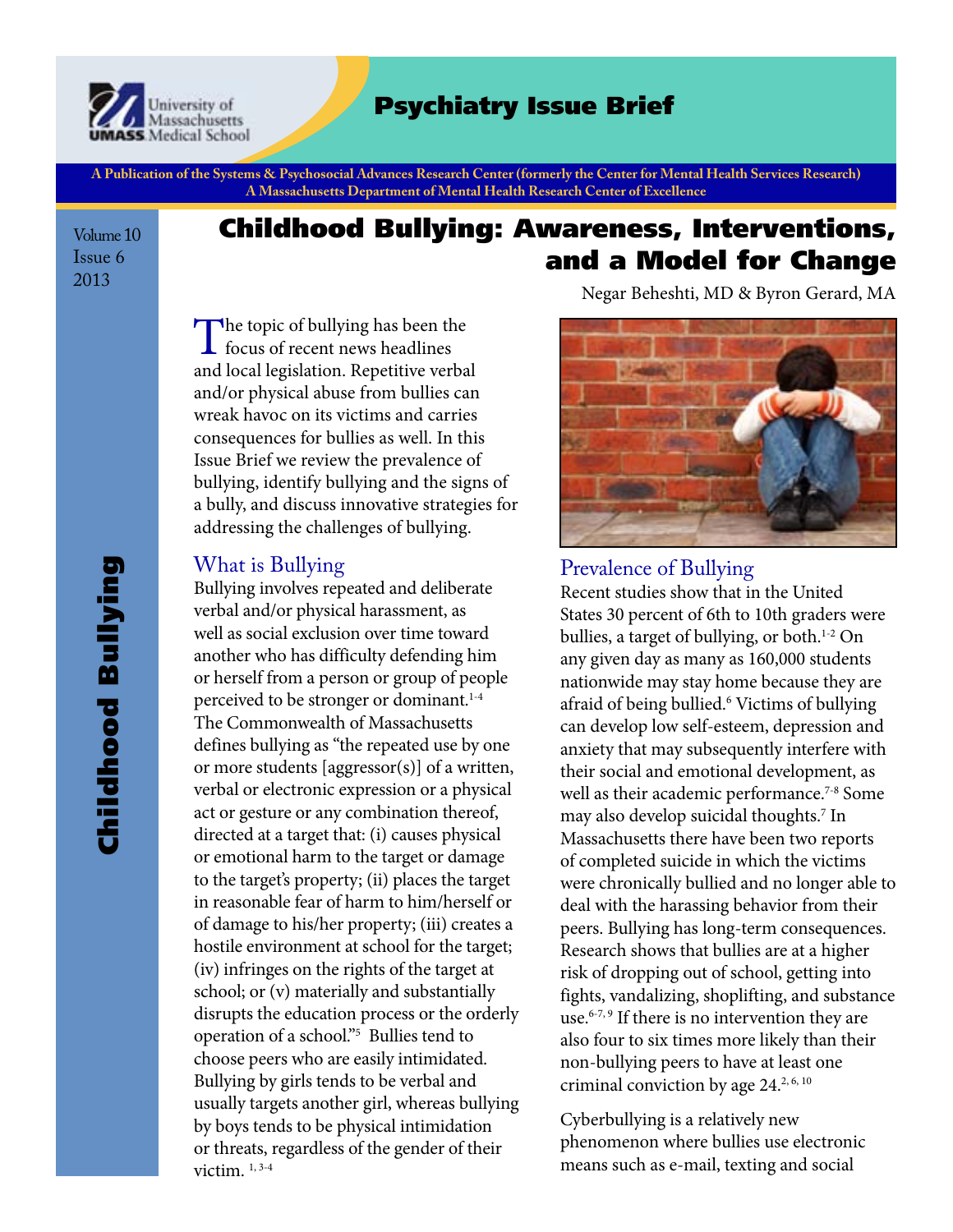networking sites to send mean or threatening messages or images to or about someone. Oftentimes disparaging information is sent anonymously, or bullies pretend to be someone else.<sup>1, 6, 11</sup> What makes cyberbullying especially dangerous is the speed at which the information is propagated with a few simple clicks of a mouse. In some ways cyberbullying can be more damaging because embarrassing or disparaging information can be sent well beyond the victim's school, town, or even state, to virtually anyone around the globe.

### Identifying Bullying

It is important to recognize signs that a youth may be the victim of bullying. Some common signs are withdrawal and apprehension about going to school, riding the school bus, or taking part in organized activities with peers. $6, 12$  Youth may also develop physical symptoms such as headaches, abdominal pain, poor appetite, sleep disturbance, and cold-like symptoms.<sup>7-8, 12</sup>

Parents, teachers, and physicians should also look for signs that a youth might be a bully. If the youth gets into frequent fights or destroys, steals, or vandalizes property, these might be the signs of a bully.4

#### What Can be Done

Teachers, parents, and the community at large can teach youth what they should do if they witness a peer being bullied.4 Youth should be taught that it is not okay to be a bystander or an instigator and not to encourage the bully in any way. Witnesses should be taught to report the bully to a supervising adult. In cases of cyberbullying youth should be instructed not to respond to any posted messages and to report the incident to their parents or teachers.

It is important to let victims of bullying know that it is not their fault. Victims can be empowered by teaching them to take an assertive stance to bullies, such as ignoring them and walking away and seeking help from a teacher or staff member at their school. Explain to them that the true goal of the bully is to get a response and it is best that the bully get a consequential response from an authoritative figure at the school rather than the satisfaction of seeing his/ her victims continue to suffer and feel helpless. If it is

clear a youth is bullying others, a referral to a mental health professional for a comprehensive evaluation may help to explain what is causing the bullying and to develop a plan to address the destructive behavior. Often bullies are not even aware of the extent to which they are inflicting physical and emotional trauma.<sup>13</sup>

## Bullying Prevention

The response to bullying behavior can be seen in both the development of novel interventions and legislative agendas to impede bullying. One model intervention, the Olweus Bullying Prevention Program (BPP) from Norway, reduced bullying incidents by nearly 50 percent.<sup>14</sup> The program, which aims to change the social norms that promote passive acceptance of bullying behavior, has been adapted and implemented in a number of countries.<sup>15</sup> Pilot studies of the Olweus BPP implemented in the United States have demonstrated effectiveness, showing a decrease in bullying incidents by 20 - 45 percent.<sup>3, 16-17</sup> The most robust decreases were noted in the presence of strong parent/family and community involvement, similar to findings from the Norway BPP.

In 2010 Massachusetts passed one of the country's strictest anti-bullying laws, An Act Relative to Bullying in Schools. The law required all school districts to implement bullying prevention programs within one year.<sup>18</sup>

## Bullying Prevention Resources

To learn more about bullying and bullying prevention:

http://www.stopbullying.gov/index.html<sup>19</sup>

For school districts interested in developing their own Bullying Prevention and Intervention Plans:

http://www.doe.mass.edu/bullying/20 & http://www.cfchildren.org/steps-to-respect.aspx<sup>21</sup>

For researchers: The CDC has compiled a compendium of measures for assessing bullying experiences:

http://www.cdc.gov/violenceprevention/pdf/ bullycompendium-a.pdf<sup>22</sup>